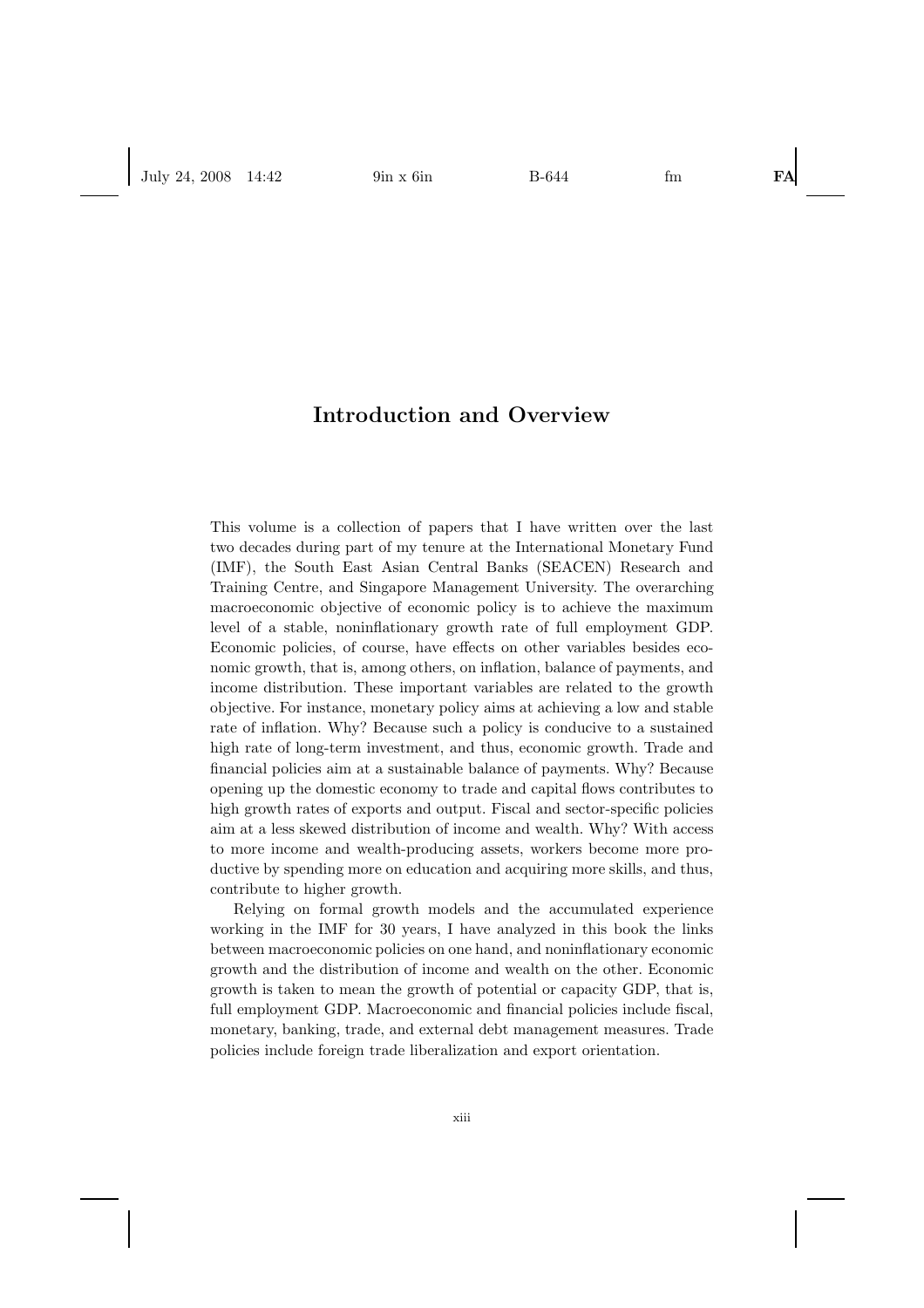Macroeconomic stabilization and effective oversight of banks and other intermediaries are the focus of Chapter 1, which was written in 1989 and published in 1990, long before the financial and banking crises of the 1990s. It discusses strategies for financial reforms to maximize the benefits of financial liberalization and integration with global markets. A review of the period before 1989 reveals that economic stability, effective financial supervision, and an appropriate sequencing of stabilization, financial regulations, and interest rate policies are identified as common characteristics of the relatively successful experiences in financial sector liberalization and integration. Major theoretical developments in the early 1980s help to explain why interest rates in free markets may fall short of market-clearing levels, or may rise to risky levels, with adverse consequences for financial institutions and the economy at large. To prevent such outcomes, economic stabilization and strong supervision of financial institutions should generally precede complete removal of controls on capital flows and interest rates.

Chapter 2, written a year after the 1997 Asian financial crisis, draws from the first chapter's analysis and policy recommendations, which remain valid today as they were in 1990 and 1997. This chapter looks at net international private capital flows prior to the crisis, analyzes their macroeconomic effects, and describes the policies employed to manage such flows, including market-based approaches and capital controls. It then elaborates on a proposal to reap the benefits of open capital markets while simultaneously minimizing the risks of future financial crises. Major policies include strengthening financial supervision or adopting a public disclosure framework for financial institutions to enhance market discipline.

Chapter 3 is concerned with optimal savings and external debt management policies consistent with maximum social welfare. A hitherto unpublished new Appendix 3.C is added to extend the theoretical framework to include intertemporal utility maximization in an optimal control setup. Raising fiscal savings and implementing strong incentives for private savings are needed for maximum growth and welfare. Reliance on foreign borrowing should be avoided, especially against the backdrop of high interest rates and risk spreads. Econometric estimates of the elasticity of intertemporal substitution imply optimal, dynamically efficient domestic saving rates in the range of 18 percent  $\sim$  22 percent of GDP, which are feasible targets for most governments in Asia and elsewhere. The optimal net foreign debt to GDP ratio is in the range of 12 percent ∼ 22 percent of GDP. Given a ratio of gross foreign assets to GDP in the range of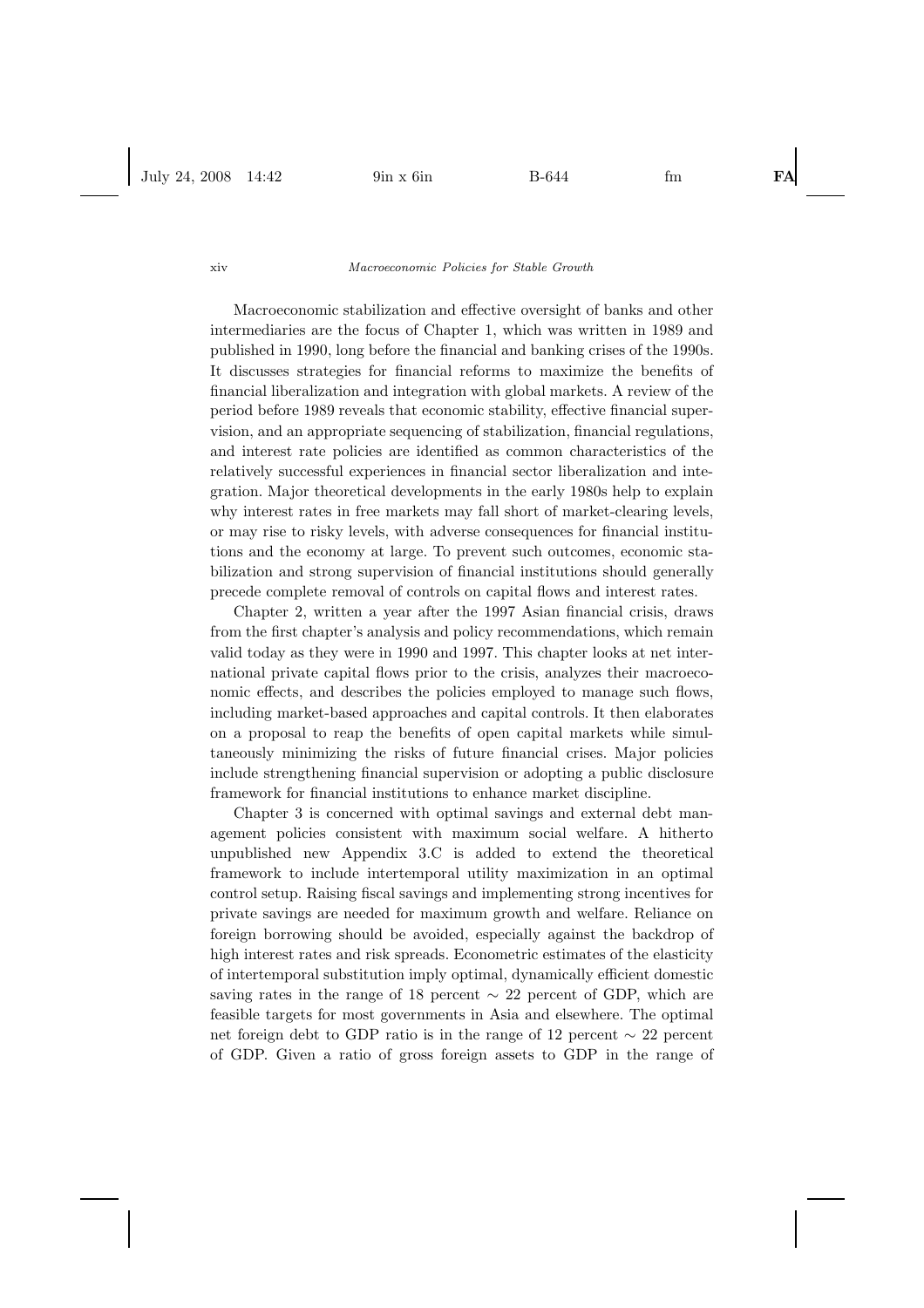25 percent  $\sim 30$  percent,<sup>1</sup> the (Ramsey) optimal gross foreign debt is in the range of 37 percent  $\sim$  52 percent of GDP.

Chapter 4 examines the links between exports and economic development. There is merit in adopting an export-oriented strategy of economic development owing to its significant positive consequences for advances in technology and enhancement of labor productivity. Such a strategy should be supported by a competitive, market-determined real exchange rate combined with low, nondiscriminatory tariff structure and the removal of nontariff barriers.

Chapter 5 derives optimal fiscal policies to increase saving and investment that raise the capital/labor ratio and thus have magnified growth effects because of induced learning by doing. Higher levels of government expenditures on education and health enhance the learning process and, therefore, accelerate the adjustment toward the maximum steady-state growth path. However, it is imperative that fiscal deficits be brought under control to minimize their detrimental effects on economic growth. Underpinning such growth-promoting government policies is a model developed in this chapter, which postulates that learning through experience raises labor productivity with three major consequences. First, the steady-state growth rate of output becomes endogenous and is influenced by government policies. Second, the speed of adjustment to steady-state growth increases, and enhanced learning further reduces adjustment time. Third, both steadystate growth and the optimal net rate of return to capital are higher than the sum of the exogenous rates of technical change and population growth. Simulation results confirm the model's faster speed of adjustment, and regression analysis finds that a large part of the divergent growth patterns across countries is related to the extent of economic openness, the depth of human development, and the quality of fiscal policies. When extended to an optimal control framework described in a previously unpublished Appendix 5.B, the model shows that, for a given degree of the elasticity of intertemporal substitution, the presence of learning by doing not only leads to a higher long-run growth rate of per capita output, but also to a faster speed of adjustment to the steady state. Moreover, an increase in the degree of learning by doing contributes to an even faster adjustment speed. The intuitive reason for the latter result is that the learning by doing component

<sup>1</sup>The average ratio for the Philippines during 1970–2004 is 27 percent (Lane and Milesi-Ferretti, 2006, References, Chapter 3 of the current volume).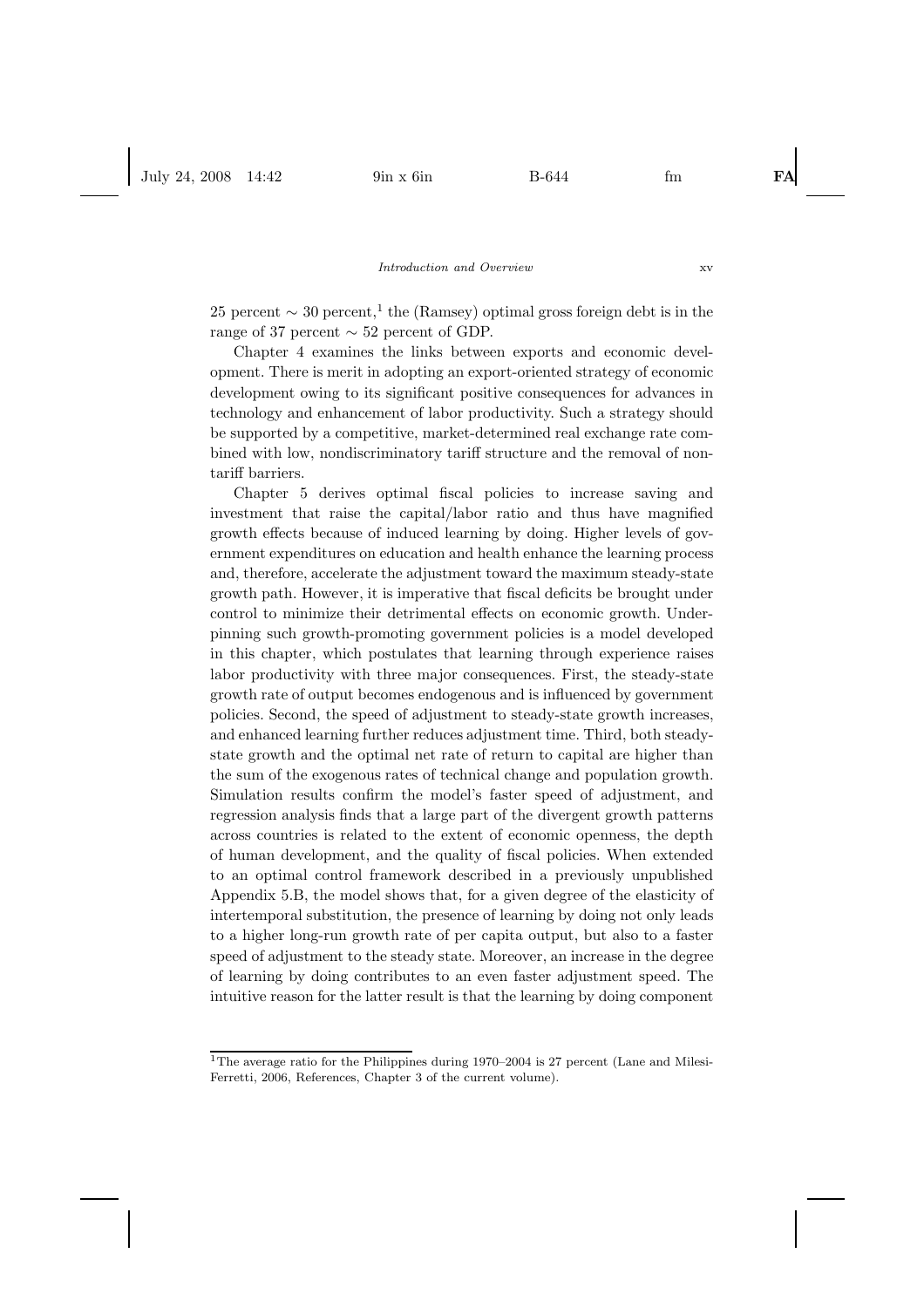of effective labor growth (natural rate) adjusts to any discrepancy between it and capital growth (warranted rate). The standard growth model focuses *exclusively* on the adjustment of the warranted rate. The extended model relies on *both* the adjustments of the warranted and natural rates of growth, so that the speed of adjustment to the steady state (defined by equality between the two rates) is faster. Simulation results also show that, holding the learning coefficient constant, adjustment to the steady state is faster as the elasticity of intertemporal substitution increases. When the endogenous component of technical change adds at least two percentage points to the steady-state growth rate of output, and depending on the elasticity of intertemporal substitution, it would take  $13 \sim 18$  years for the standard model with no learning by doing to reach 90 percent of the time required to reach its steady-state GDP growth path. This period of adjustment is reduced to 10  $\sim$  12 years for the model with learning by doing.<sup>2</sup>

Chapter 6 analyzes the role of social and political factors in economic growth and the distribution of income and wealth. Applying a two-class growth model to the Philippines, the analysis concludes that minimizing the rate of social extraction<sup>3</sup> and improving the distribution of income and wealth should be explicit objectives of macroeconomic policy, owing to their importance in achieving broad-based and rapid increases in the *level* and *growth* rate of per capita GDP. The adoption of a progressive or at least neutral fiscal policy is an evolutionary way to correct the initial distribution of wealth. Combined with certain sector-cum-institutional policies described in this chapter, such a fiscal policy lowers the social rate of extraction, raises labor productivity, and leads to rapid long-run economic growth.

Chapter 7, previously unpublished, addresses the issue of the role of monetary policy in the growth process. Much like in the advanced countries, monetary policy should aim at a low and stable rate of inflation in the developing countries. While creating temporary unemployment, a disinflation program in the long run leads to permanently high levels and growth rates of real GDP and potential output. On the other hand, while an expansionary monetary policy may temporarily keep the economy at

<sup>&</sup>lt;sup>2</sup>That is, 10 years for the high substitution elasticity  $(0.91)$ , 11 years for the medium substitution elasticity (0.67), and 12 years for the low substitution elasticity (0.53).

<sup>3</sup>Defined as the proportion of labor's marginal product *not* paid out as wages but instead appropriated by capital.